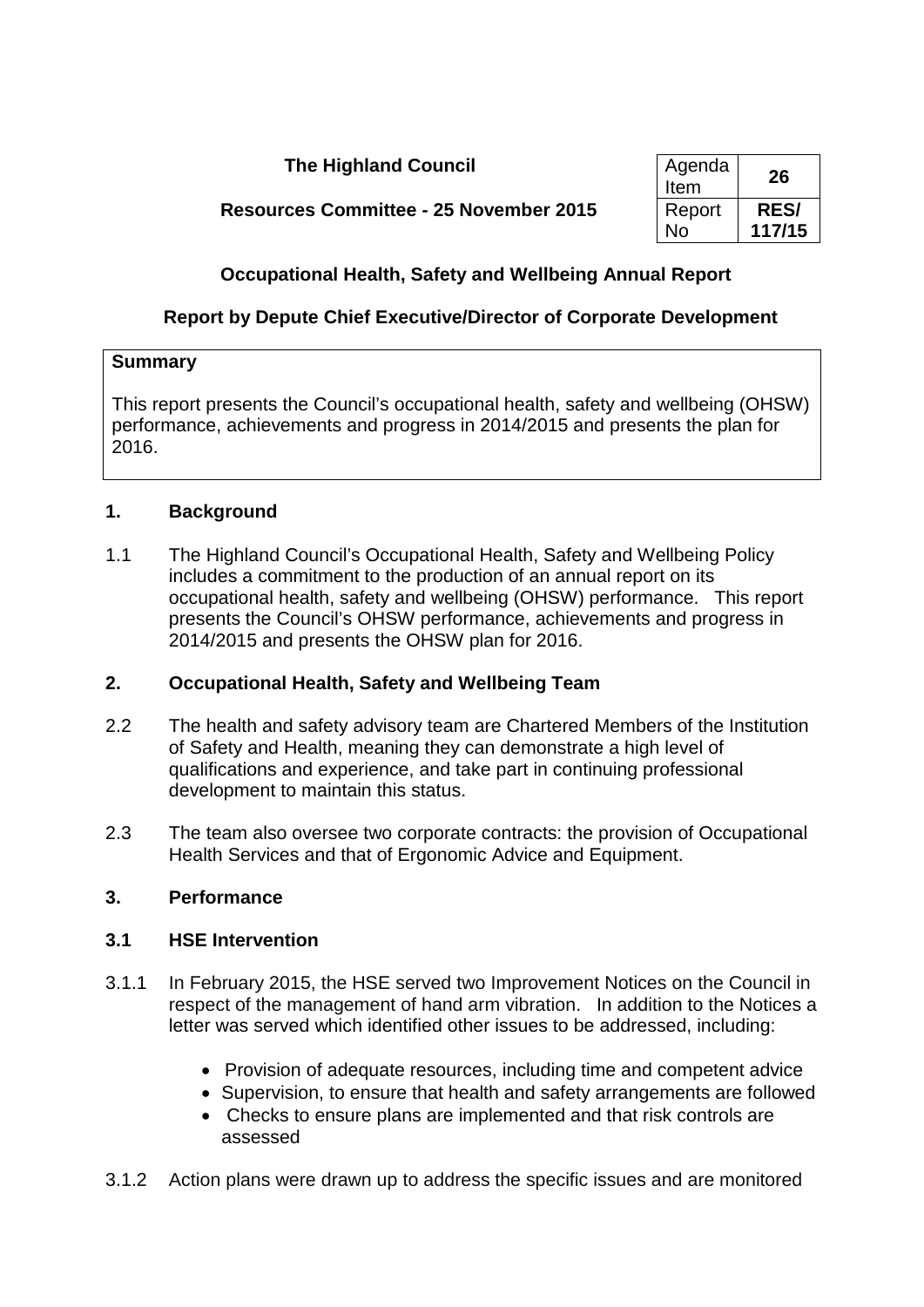by Community Services, Occupational Health and Safety and Trade Union representatives. The action plans are available to view on the Council's [Intranet.](http://ntintra1/persintra/health&safety/hs-w-havs.htm)

- 3.1.3 The HSE Inspector revisited Direbught Depot on 29 April 2015 to assess the progress made against the first Improvement Notice (risk assessment for gully works) but the Notice was not lifted. This was because although the risk assessment was competent, the equipment used had been removed from the site as a result of the high readings obtained as part of the exercise. The Inspector acknowledged that this was the correct approach, but as the equipment had not yet been replaced, the risk assessment could not be verified. An extension of three months was approved.
- 3.1.4 At the third visit, the Notices were not lifted (although the requirements were "technically met"). A further extension until  $31<sup>St</sup>$  October 2015 was granted in order to give the Service more time to conduct trigger times on vibrating equipment.
- 3.1.5 As a result of the notices, over 500 staff have now been trained in HAVS, including 21 who are now competent to use the measuring equipment and deliver training to operatives. Over 160 pieces of equipment have been measured and approved equipment lists drawn up. The positive purchasing/hiring approach has resulted in equipment being assessed prior to purchase and maintenance agreement included on the purchase. Stronger controls on the hiring of equipment (including assessment of equipment and limitation of hire periods) have been introduced.
- 3.1.6 In addition, 34 Senior Managers successfully completed the one day Safety for Senior Executive's course.
- 3.1.7 A one-day course on Managing Health and Safety in Highland Council is now offered to all Managers.
- 3.1.8 A series of roadshows which were set up to share lessons learnt in Roads And Community Works were shared with the rest of the Service.
- 3.1.9 The HSE Inspector confirmed in November 2015 that both Notices had been lifted.

#### **3.2 Accident/Incident Analysis**

- 3.2.1 There were 937 incidents to staff reported in the period 1 April 2014 to 31 March 2015. This is an increase from last year's total number of incidents (886). This rise is attributed to awareness raising of the need to report accidents/incidents and the inclusion of violent incidents to staff. The severity of incidents has not increased.
- 3.2.2 659 of these incidents (70%) are attributable to violence and aggression reported in schools or child care. This is the highest cause of incident.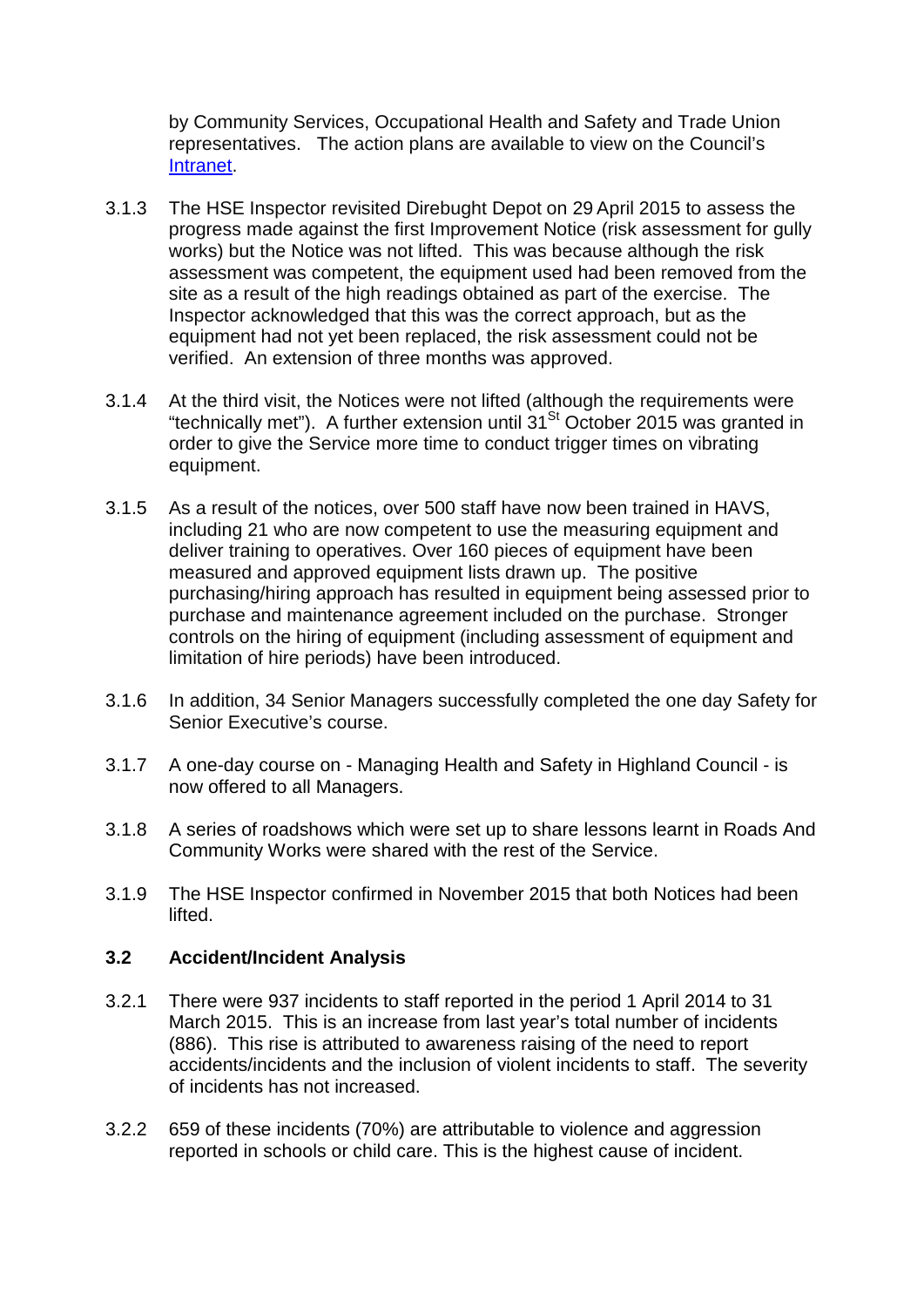- 3.2.3 The next main cause of injury is manual handling which accounts for 6% an increase from last year's 2%.
- 3.2.4 The number of incidents reportable to the Health and Safety Executive increased from last year's 18 to 22. This category refers to accidents which resulted in either 7 or more working days lost or a serious injury.
- 3.2.5 Reportable injuries resulted in a total of 1348 days lost; a significant increase on last year's 340 lost working days.
- 3.2.6 This year's trends and rates compared to the previous 7 years are presented in the table below:

|                                      | 2009/<br>10 | 2010/<br>11 | 2011/<br>12    | 2012/<br>13 | 2013/<br>14 | 2012/<br>2013 | 2013/<br>2014 | 2014/<br>2015 |
|--------------------------------------|-------------|-------------|----------------|-------------|-------------|---------------|---------------|---------------|
| Total<br>employee<br>accidents       | 845         | 701         | 691            | 746         | 886         | 746           | 886           | 937           |
| <b>Fatalities</b>                    | 0           | $\Omega$    | 0              | $\Omega$    | $\Omega$    | $\Omega$      | $\Omega$      | 0             |
| Working<br>days lost                 | 990         | 838         | 467            | 595         | 340         | 595           | 340           | 1348          |
| Major<br>injuries                    | 4           | 9           | $\overline{2}$ | 1           | 6           | 1             | 6             | 10            |
| Over 7<br>day<br>injuries            | 38          | 27          | 26             | 15          | 12          | 15            | 12            | 12            |
| Total<br>reportable<br>to HSE        | 41          | 36          | 28             | 20          | 18          | 16            | 18            | 22            |
| Accident<br>Injury<br>Rate<br>(AIR)* | 424         | 368         | 356            | 158         | 215         | 158           | 215           | 213           |

 $*AIR =$  (reportable injuries/no. employees) $*100,000$ 

3.2.7 Services are urged to continue to investigate the root cause of all accidents and incidents and draw up action plans in order to reduce or eliminate these types of accidents.

### **3.3 Training**

3.3.1 The following table indicates the level of health and safety training delivered by both the Learning and Development and Occupational Health, Safety and Wellbeing teams:

| <b>Course title</b>                    | 2014/2015 | <b>Trend</b> |
|----------------------------------------|-----------|--------------|
| Dealing with challenging behaviour     | 16        | <b>NEW</b>   |
| <b>First Aid Certificate</b>           | 34        | ₩            |
| <b>First Aid Certificate Refresher</b> | 53        |              |
| <b>Emergency First Aid</b>             | 166       |              |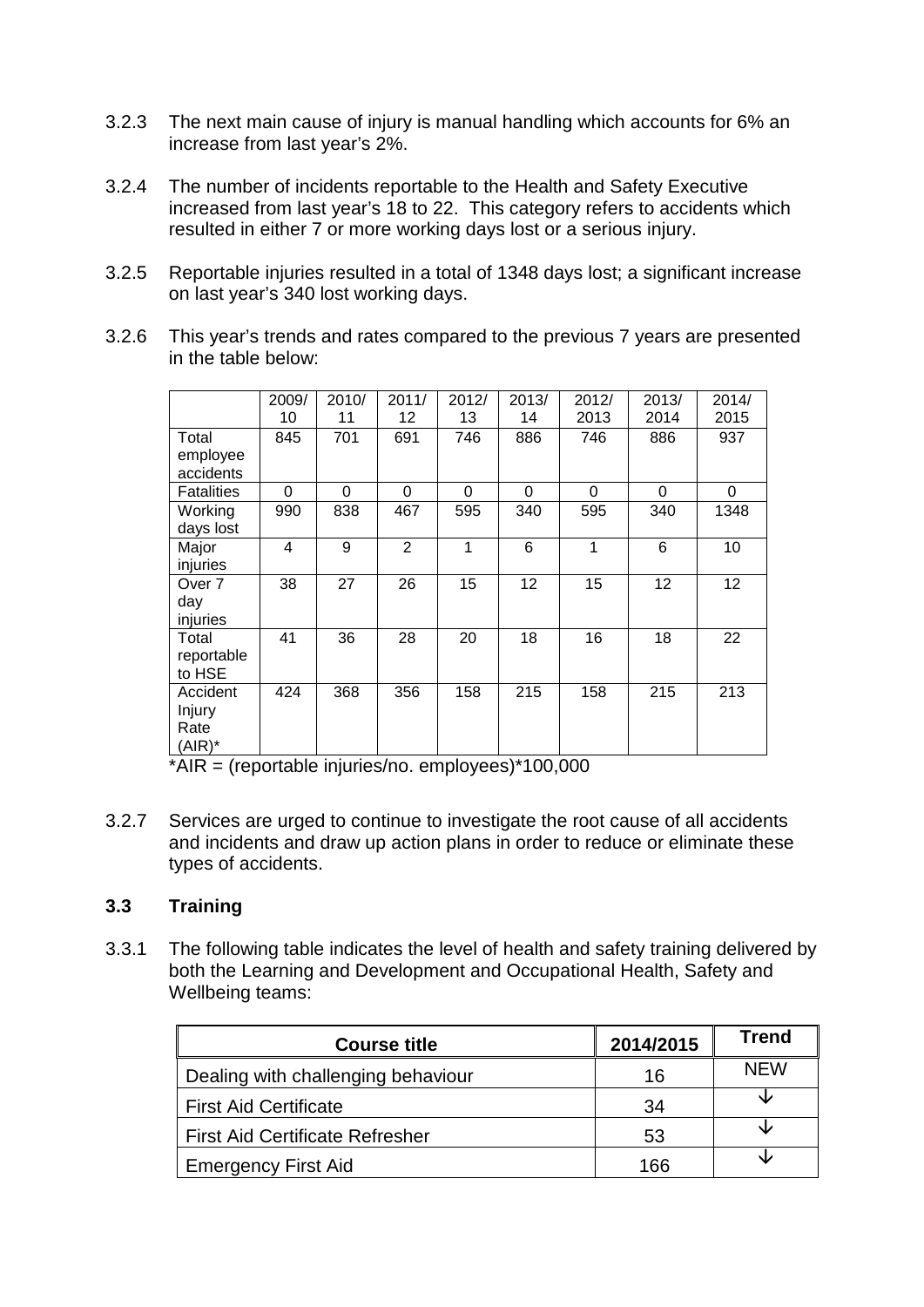| <b>Falls prevention</b>                           | 10        | <b>NEW</b>              |
|---------------------------------------------------|-----------|-------------------------|
| <b>COSHH and Sharps</b>                           | 116       | <b>NEW</b>              |
| Moving and Handling (People)                      | 57        | ↓                       |
| Evac chair                                        | 16        | $\overline{\mathsf{L}}$ |
| <b>Evacuation procedures</b>                      | 4         | <b>NEW</b>              |
| Wheelchair tie-down and occupant restraint        | 23        | ↓                       |
| <b>Fire Extinguisher Training</b>                 | 66        | 个                       |
| <b>Fire Marshal</b>                               | 79        | <b>NEW</b>              |
| Lone Working                                      | 24        | 个                       |
| Managing Health and Safety in Highland<br>Council | 7         | <b>NEW</b>              |
| Mini-Bus Assessments                              | 57        | ↓                       |
| <b>Manual Handling</b>                            | 102       | 个                       |
| <b>Risk Assessment</b>                            | 85        | ↓                       |
| <b>Stress Awareness</b>                           | 23        | $\overline{\mathsf{V}}$ |
| <b>Mentally Healthy Workplaces</b>                | 174       | <b>NEW</b>              |
| Work at Height                                    | 30        | <b>NEW</b>              |
| Violence at Work                                  | 55        | 个                       |
| <b>E-learning courses</b>                         | 2014/2015 | <b>Trend</b>            |
| Alcohol and drugs in the workplace                | 132       | <b>New</b>              |
| <b>Display Screen Equipment</b>                   | 948       | 个                       |
| <b>H&amp;S Building Files</b>                     | 131       | 个                       |
| <b>Mentally Healthy Workplaces</b>                | 196       | ↓                       |
| Preventing violence and aggression                | 299       | 个                       |
| Snow and ice clearing                             | 53        | 个                       |
| <b>Managing stress</b>                            | 134       | 个                       |
| Introduction to OHSW                              | 486       | <b>New</b>              |
| <b>Occupational Health</b>                        | 117       | <b>New</b>              |

3.3.3 Eight new workshops and 2 new e-learning courses were introduced in 2014/15. Further courses are in development and will be introduced in 2015/16.

## **3.3 Performance Indicators**

3.3.1 Health and Safety targets have previously been established and the following table indicates progress to date.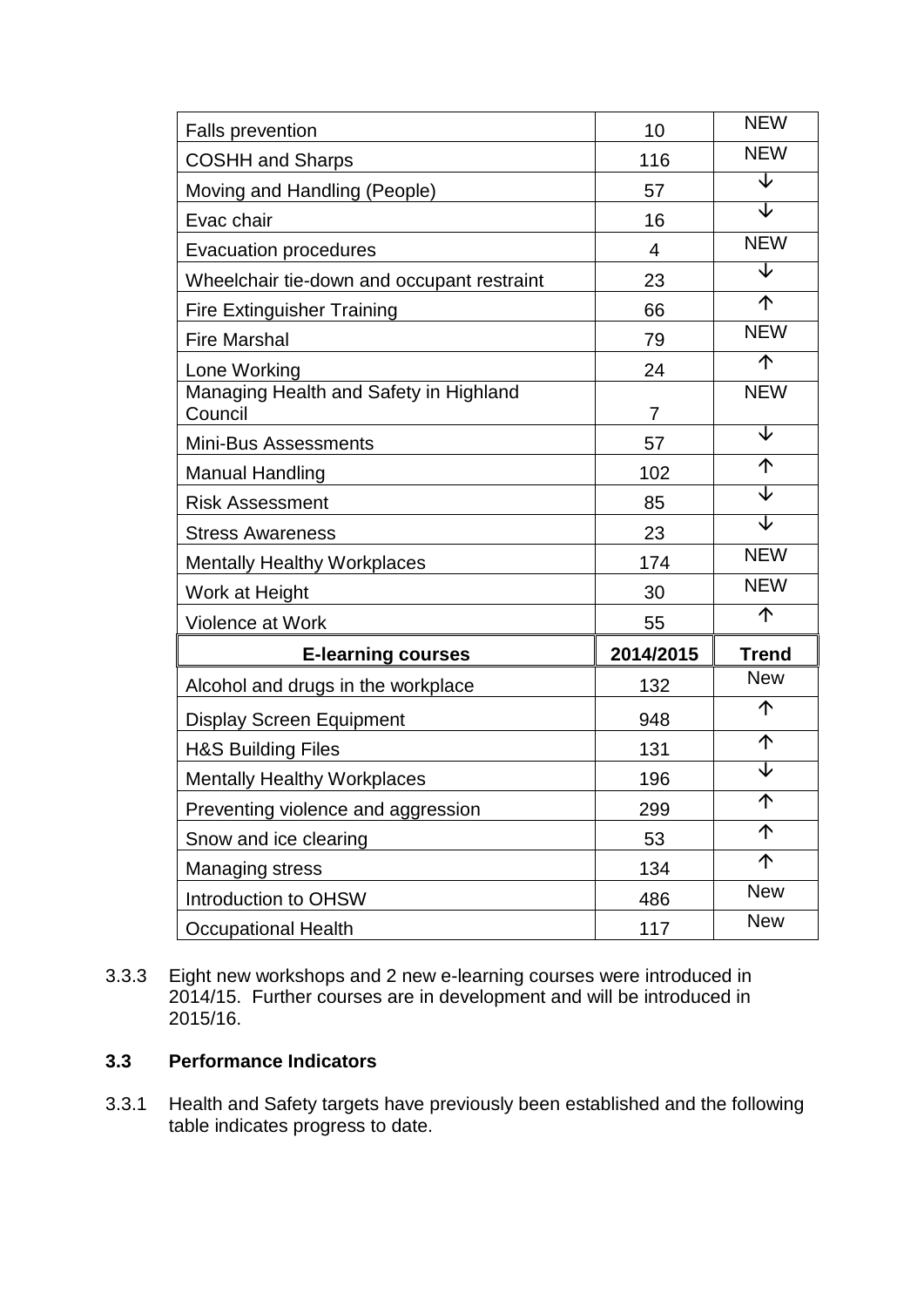| 3.3.2 | <b>Target</b>                                                                        | <b>Progress</b>                                                                                                                                                                                  |  |  |
|-------|--------------------------------------------------------------------------------------|--------------------------------------------------------------------------------------------------------------------------------------------------------------------------------------------------|--|--|
|       | Improve occupational health                                                          | RS Occupational Health was                                                                                                                                                                       |  |  |
|       | provision                                                                            | appointed in August 2011 to provide<br>occupational health services to the<br>Council. The contract is monitored<br>by the Central Safety Committee<br>where quarterly reports are<br>submitted. |  |  |
|       | To train an additional 30 trade union<br>safety representatives by 31 March<br>2015. | Complete.                                                                                                                                                                                        |  |  |

## **4. Occupational Health**

- 4.1 RSOH has been the Council's occupational health provider since September 2011. The following information relates to 1 April 2014 to 31 March 2015.
- 4.2 Over 500 management referrals were made to the occupational health service, an increase on previous years. These referrals can be broken down by Service:

| <b>Service</b>            | <b>No. Referrals</b> |
|---------------------------|----------------------|
| Corporate                 | 24                   |
| Development               |                      |
| Finance                   | 40                   |
| Development and           | 27                   |
| Infrastructure            |                      |
| <b>Community Services</b> | 121                  |
| Care and Learning         | 307                  |

- 4.3 The main reason for referral to occupational health is for mental health issues and 45% of management referrals are classified thus by the medical staff. There is a requirement for staff who are absent with mental health issues to be referred immediately as early intervention is viewed as crucial to recovery and getting back to work. It should be noted that not all referrals (for any condition) are made when staff are off ill: some are referred while still are at work in order to prevent absence.
- 4.4 116 referrals were made to the physiotherapy service: the most common reason for referral was for lower back problems.
- 4.5 As the current contract is due to expire in 2016, a procurement exercise is underway to appoint an occupational health provider for the next three years. It is anticipated the new contract will commence on 1 April 2016.

### **5. Achievements**

5.1 The occupational health and safety management system has been further developed over this period. The Corporate Health, Safety and Wellbeing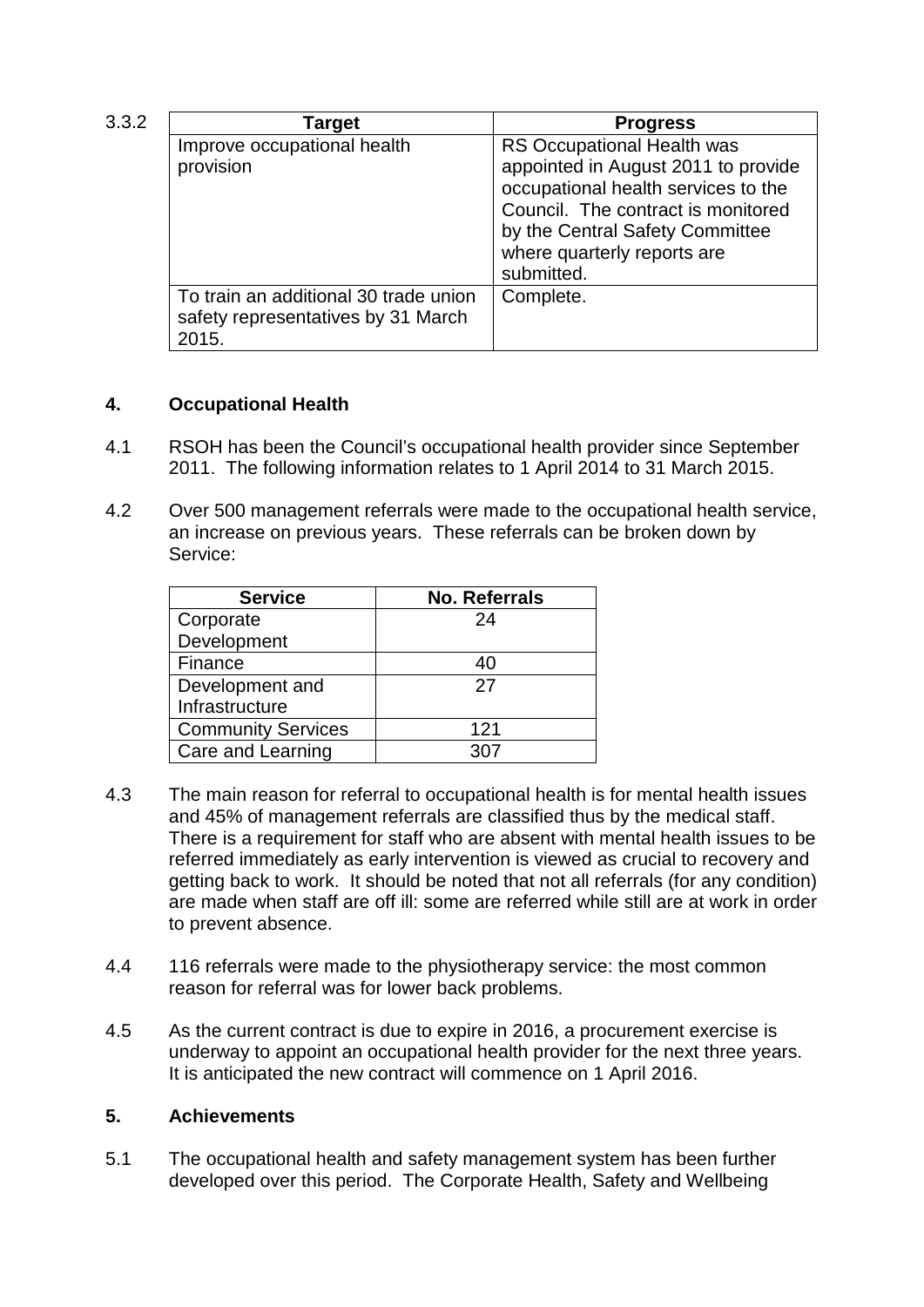policy was revised to reflect current structure and consultation mechanisms (such as the Partnership Forum). Information on the Plan-Do-Check-Act approach to managing health and safety was included which gives managers more information and advice on proactive planning of health and safety issues.

- 5.2 In addition, the following guidance documents were introduced or revised:
	- Guidance on managing hand arm vibration syndrome
	- Guidance on health surveillance
	- Guidance on positive procurement/hire of plant and equipment
	- Guidance in accident reporting and investigation
	- Guidance on managing radon in the workplace
	- Monitoring Protocol
	- Guidance on the use of Display Screen Equipment
	- Guidance on risk assessment
- 5.3 The health and safety advisers supported Services in the work to develop new Service Health and Safety Policies and Plans.
- 5.4 Three TU representatives achieved their TU Health and Safety Diplomas and were presented with their awards on 2 April 2014, along with 5 other TU Representatives from partner organisations. The Council's Safety Representatives Charter and Agreement are seen as leading the way for health and safety partnership working across the public sector in Scotland.
- 5.5 As a result of the work with trade unions, the OHSW manager and two TU Health and Safety representatives were invited to talk at the local IOSH branch meeting on the theme of partnership working, based on the Council's TU partnership and charter agreements. This was very well received and we have been asked by a number of organisations to advise on setting up similar arrangements.
- 5.6 The Council received the RoSPA Silver Award in recognition of our health and safety management system in Glasgow in September 2014. This followed an audit which reviewed competence, leadership commitment, communication, accident trends, HSE intervention (and any response to same) over the last 5 years, contractor management and workforce involvement.
- 5.7 An OHSW management audit system was introduced in Community Services. This will review and measure how health and safety is being managed and will eventually be introduced in all Services.
- 5.8 A confidential Freephone helpline and counselling service was launched in Education to support staff who may have workplace or personal issues. The service is run by the charity Teachers' Support Network, is free to use and is available 24/7, 365 days a year for all teachers.
- 5.9 The team were asked to be the liaison group for the Dingwall office rationalisation project. This included provision of information and advice to ensure compliance with health and safety workplace legislation and health and safety briefings for affected staff. A number of checklists for staff, line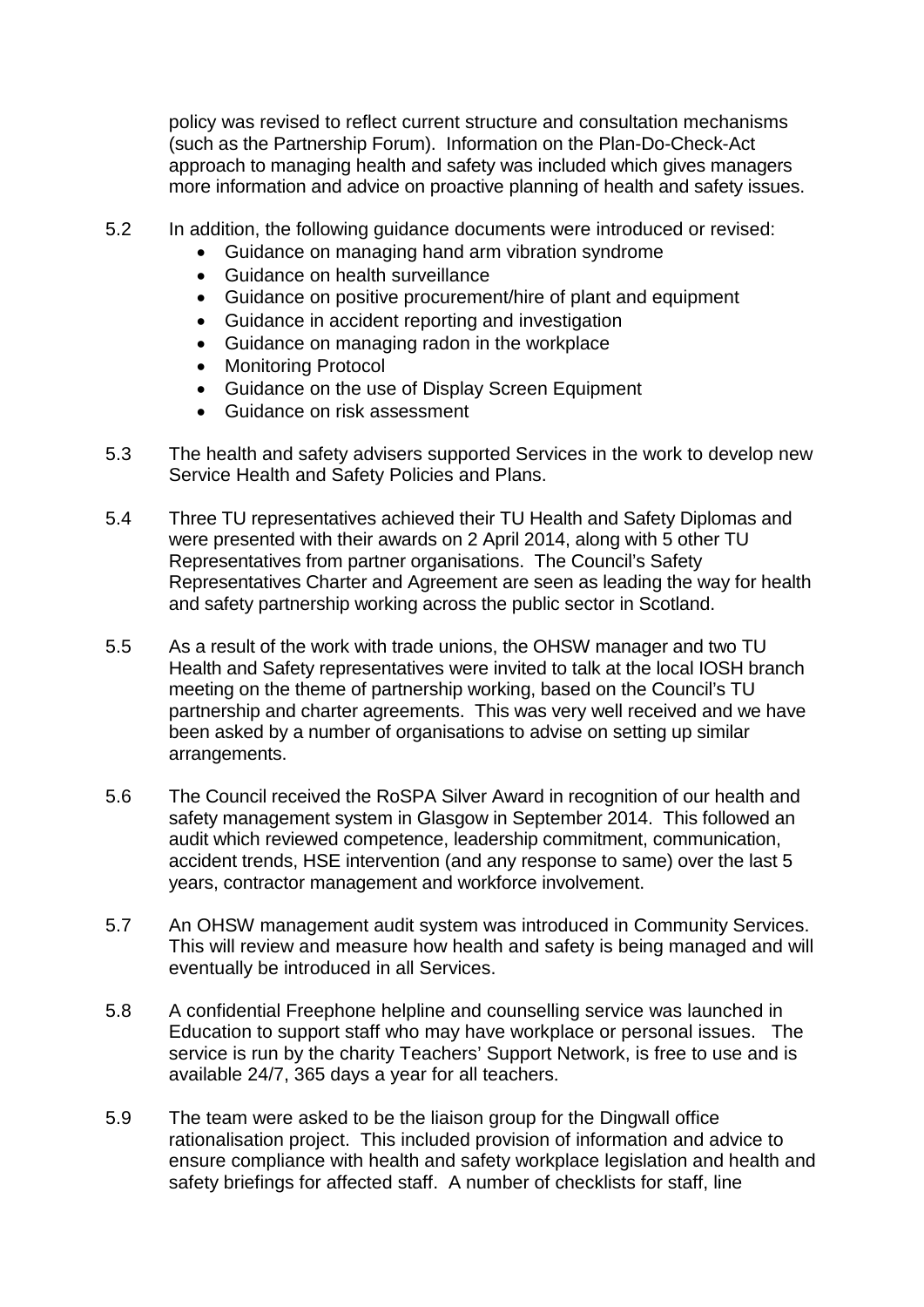managers and RPOs were published on the office rationalisation microsite. In addition presentations to staff affected by moves were delivered (approximately 70 staff) and moving and handling awareness sessions offered to staff to minimise potential injury when packing and unpacking.

- 5.10 The Council delivered a presentation at the launch of the Healthy Working Lives/IOSH "Train 2015 Challenge" (promotion of Mentally Healthy Workplace training for managers/supervisors) in Inverness on 24th October 2015. The presentation was on the Council's commitment and roll out of this training programme.
- 5.11 A cross-Service group (including TU representatives) has been set up to look at additional support for lone workers who work in areas where mobile phone coverage is poor/non-existent.
- 5.12 A working group has been established in Care and Learning (including TU representatives) looking at improving violence and aggression reporting in schools. A new reporting form has been drafted along with a flowchart which details responsibilities at each stage of the process.
- 5.13 A new course Living and Working with Long Term Conditions was offered to all staff who have been diagnosed as having a long term medical condition. This course was run in partnership with "Let's get on with it together", a Highland based team made up of NHS, voluntary sector and Council representatives. The aim is to teach the concepts of self-management: giving people living with long-term conditions the tools, skills and support they need to improve their own wellbeing and, hopefully, maintain productive employment. The course produced excellent feedback from attendees and it is hoped to run a second course in this financial year.

## **6. OHSW Work plans for 2016**

- 6.1 The OHSW management system will continue to be reviewed to ensure that guidance for staff is up to date and meets legislative and best practice requirements. Guidance due for review include:
	- Guidance in stress management
	- Policy/Guidance on transport at work
	- Manual handling/Moving and Handling
	- Health and safety consultation
	- Expectant and new mothers at work
	- Food safety
- 6.2 It is anticipated that new guidance will also be developed to assist services manage health and safety requirements. This will include:
	- Use of personal protective/respiratory equipment (PPE/RPE)
	- Workplace equipment
	- Work in confined space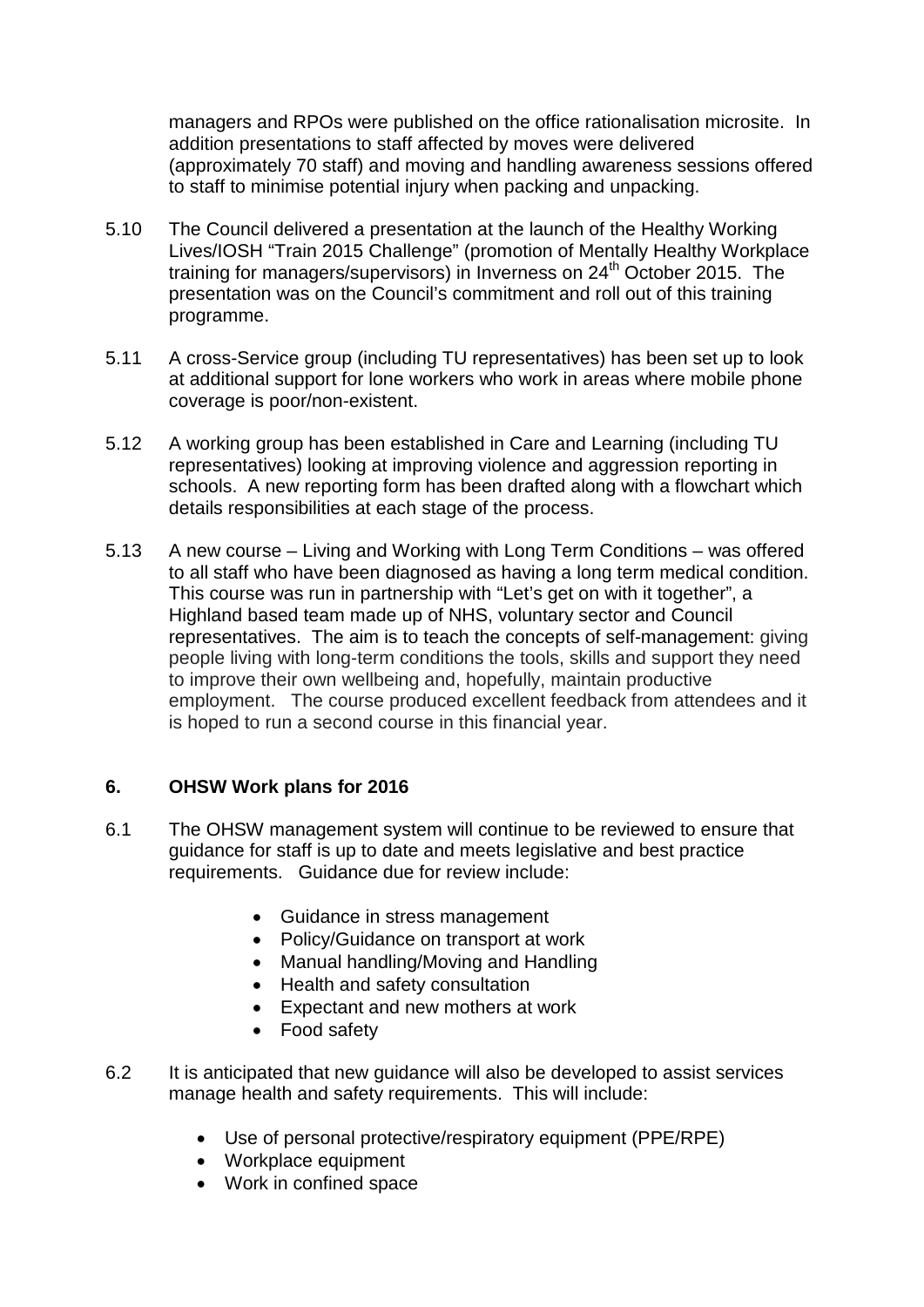- Noise at work
- 6.3 We will continue to work with Services to ensure that effective health and safety management runs throughout the Council. This will include ongoing monitoring and input to Service OHSW Plans which will identify health, safety and wellbeing needs.
- 6.4 We will continue to work with Services potentially affected by hand arm vibration syndrome to ensure continued application of the guidance and training.
- 6.5 We will continue to develop the range of health, safety and wellbeing courses that are offered, both as face to face workshops and by e-learning, or a combination of both.

E-learning courses currently in development are:

- Fire safety (theory)
- Manual handling (theory)
- Construction, Design and Management (CDM)Regulations 2015
- 6.6 We will work with officers in HR and CIP with a view to using Resourcelink as the method to record workplace accidents and injuries. One benefit of this is that managers will have access to Service-specific health and safety management information, including accident trend monitoring. We will also be able to record, and report on, insurance costs against individual incidents.
- 6.7 The dedicated OHSW pages on the Council's Intranet will be maintained and developed to ensure continued access to competent health and safety information.
- 6.8 We will continue to deliver an advisory role to the workgroup looking at Radon Management in schools, other workplaces and domestic premises.
- 6.9 The OHSW team will endeavour to take a more proactive approach to H&S issues across all Services in 2016. This was hampered in 2015 due other priorities in Community Services (see Section 3.1) and vacancies in the team.

## **7. Implications**

- 7.1 Failure to follow health and safety legislation can lead to enforcement action by the Health and Safety Executive (HSE) which can range from the serving of an Improvement Notice to Court Proceedings. HSE intervention is now charged at a cost of £124 per hour and is applied from when HSE Inspector enters the premises NOT from the identification of any breach of legislation.
- 7.2 There will also be resource implications arising from the findings of inspections/assessments of premises (such as fire risk assessments) where improvements/repairs to premises, to ensure they meet legal standards, are identified.